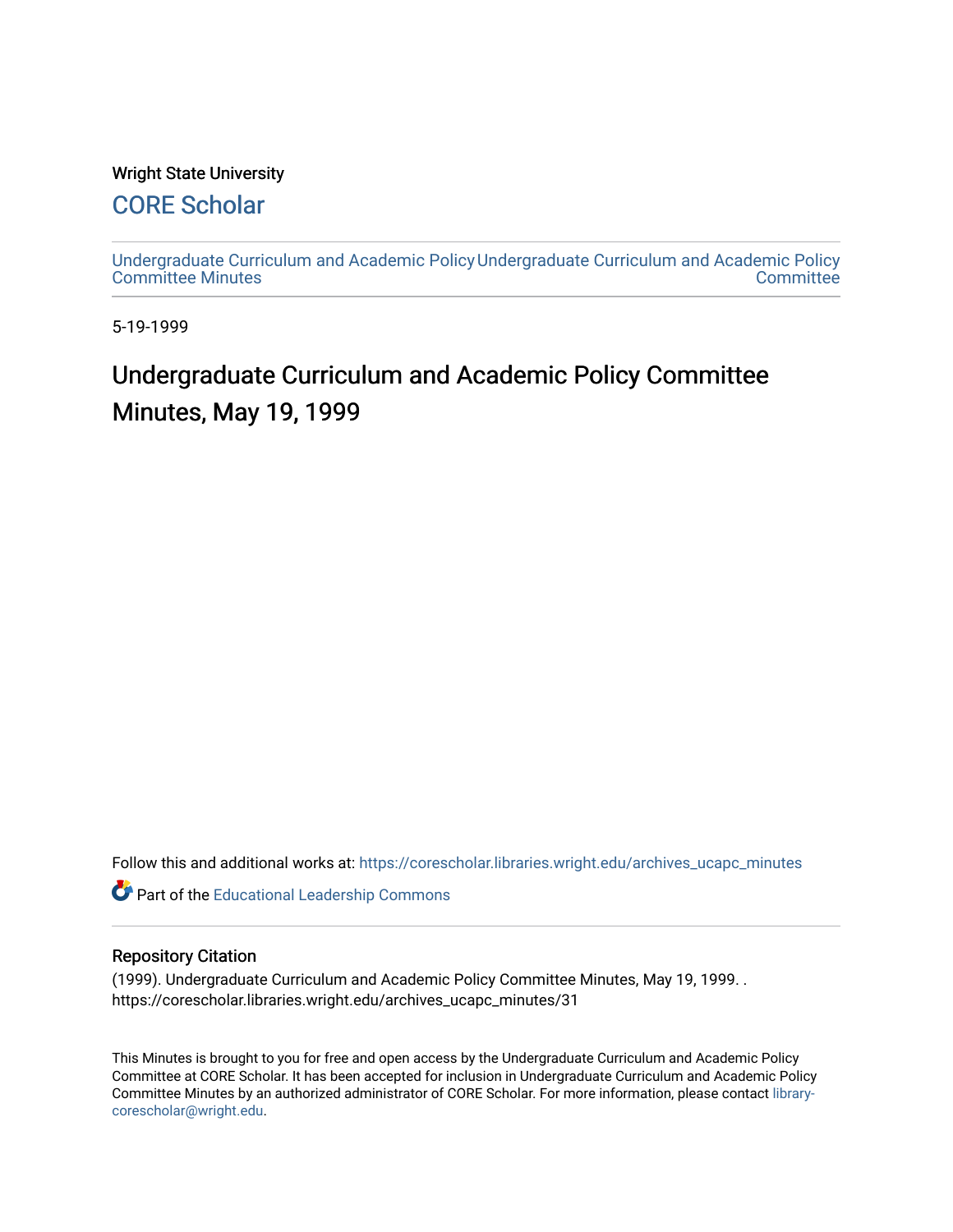# **Undergraduate Curriculum and Academic Policy Committee**

## **Minutes of May 19, 1999 Meeting**

**Present:** Carol Holdcraft, Tim Rafferty, Joe Law, Jan Maxwell, Tom Sav, Joe Slater, Roy Vice, Jeanne Fraker, Anne Sisson Runyan, Stephen Peterson, Andy Wright (student rep)

Invited guests: J. Brandeberry, J. Corban, J. Dombrowski, G. McBeath, S. Nelson, W. Rickert, L. Howard, G. Schumm, T. Brittingham.

**Minutes:** Minutes of April 9, 1999 were approved with the following correction: the last sentence of the proposed Wright State University CLEP Policy should read, Responsibility for the determination of the application of CLEP credits to course work lies with the department in which the course is taught.

#### **Course Inventory Requests/Course Modification Requests:**

CEHS: The committee approved: ATR 285, ATR 286, ATR 385, ATR 386, ATR 485, ATR 486, HPR 303, HPR 360, HPR 460.

COLA: The committee approved: PLS 475, MUS 167, MUS 367, AED 214, MUS 311, PLS 420, PLS 428, PLS 484.

Lake Campus TOA 255, TOA 200, TOA 253, TOA 112, TOA 111, TAC 260.

#### **Program Changes:**

CECS: Modification of degree title: Human Factors Engineering will change to Industrial & Systems Engineering. The updating of the name is sought to better characterize the nature of the program and the future direction of the discipline. The name change will affect students entering the major in Fall, 1999. Course designators will be changed to reflect the new title. This proposal has been reviewed and approved by the Council of Deans. Action: the committee approved the title change.

COLA: Change in admission requirements for English majors: The committee reviewed the proposal from the English department as well as noting that this proposal has not been approved by the Council of Deans. The committee discussed the possible ripple effect that changing admission requirements would have on other departments and on University College students. While the proposal was supported by the COLA Curriculum committee, it has not been reviewed by COLA faculty as a whole. Action: the committee will return the proposal to COLA curriculum committee and request that discussion and support be sought from the College Faculty.

#### **New Programs:**